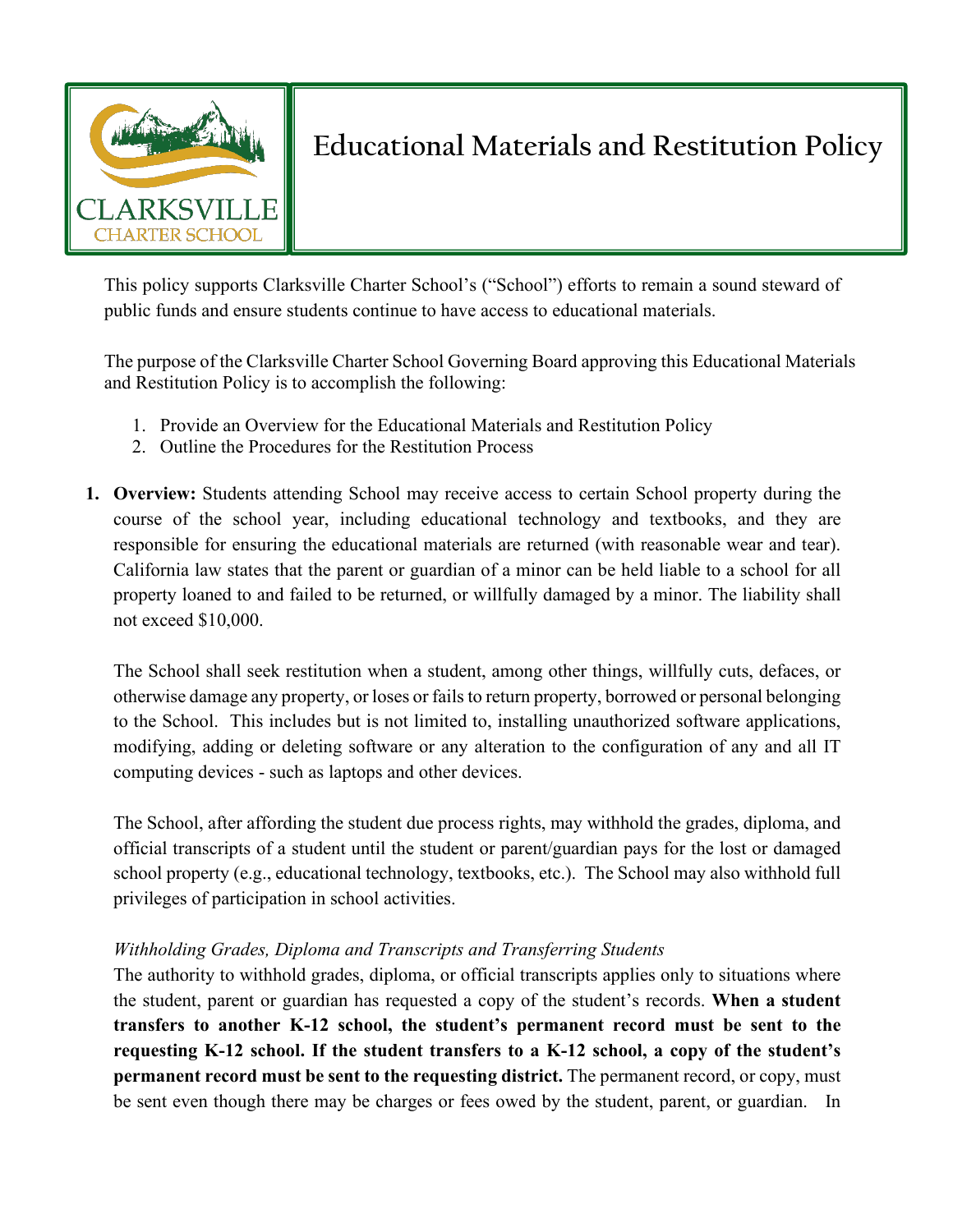such cases, upon sending the permanent student record to the new (receiving) school, the new school shall be notified of the restitution debt.

## **2. Procedures:**

1. School shall use inventory systems clearly identify the student and type of school property issued to the student.

2. School shall implement a restitution process by which students are afforded the opportunity to return the missing property or pay for the damages. Assuming the student returns the missing property or pays for damages, the debt is discharged and any withheld grades, diploma, or official transcripts of the student shall be released and the full privileges of participation in school activities shall be restored.

3. School shall follow the due process procedure listed below that allows the parent/guardian or student an opportunity to review and respond to the imposition of any fees or charges resulting from this policy.

a. The School shall provide the parent/guardian written notice of alleged loss or damage of school property ("Written Notice").

b. The Written Notice will inform families the School may contact law enforcement and/or refer the debt to a collections agency.

c. If the parent/guardian disagrees with the School's Written Notice, they may appeal the Written Notice in writing to **[INSERT SCHOOL OFFICIAL]**. The parent/guardian's appeal should explain why a fee or charge should not be imposed in response to the Written Notice.

d. After reviewing any information provided by the parent/ guardian, the Principal (or his/her designee) shall decide whether or not to withhold grades, diploma, or official transcripts and/or impose the fee for damages. The parent/guardian shall be notified in writing of the decision. The written decision of the Principal is final. There is no appeal beyond the school level.

4. Upon receiving notification of the School's decision ("Second Written Notice"), the parent or guardian must pay the outstanding obligation payable to the School or return missing property.

5. If the parent/guardian does not respond to the Written Notice or if a parent/guardian loses their appeal, School may withhold the transcript, diploma, and grades until the debt is resolved. The Second Written Notice shall explain if the School is withholding the transcript, diploma, and grades until the parent/guardian pays or remedies the outstanding debt.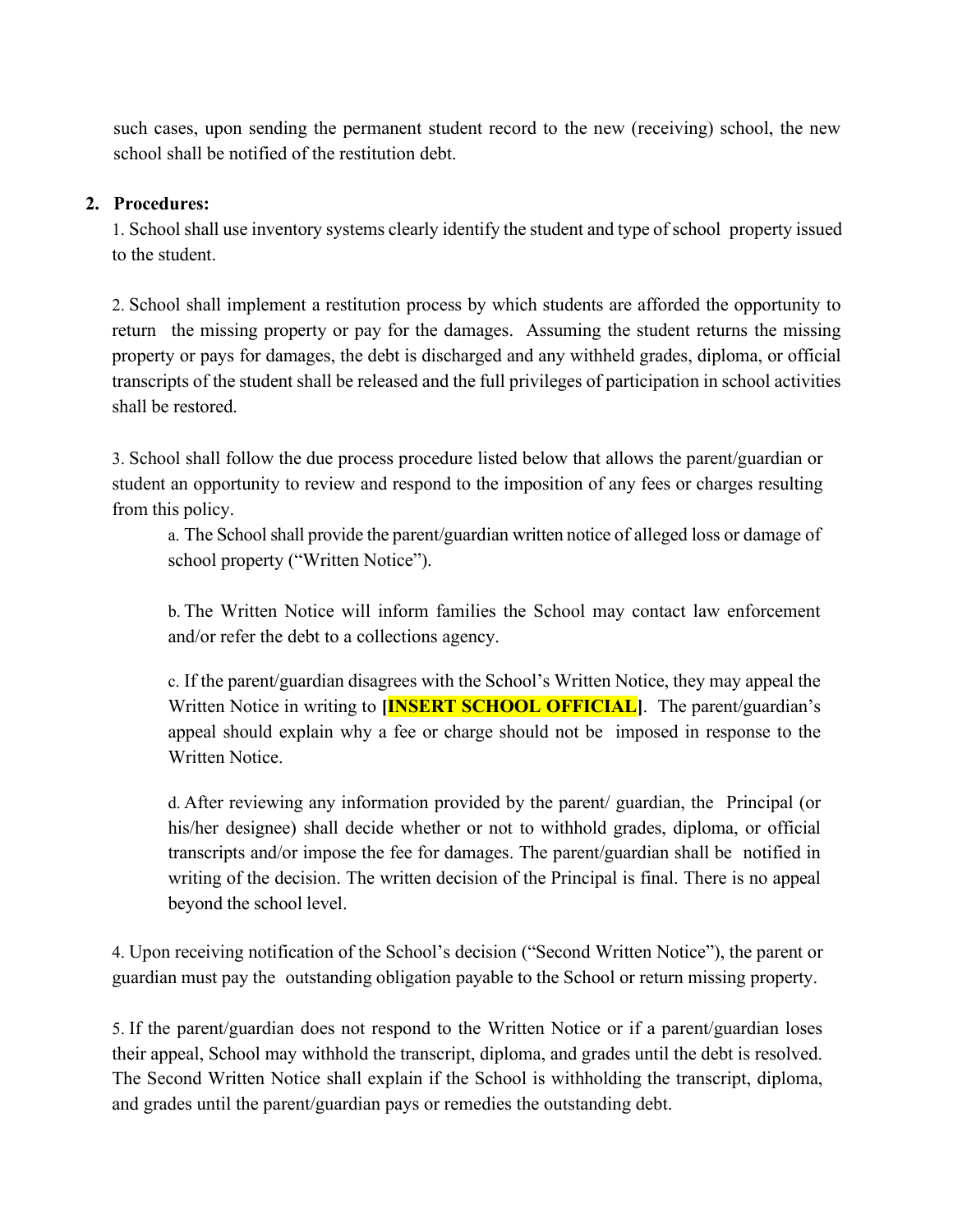6. Upon receiving payment or the unreturned educational materials in satisfactory condition (e.g., reasonable wear and tear), the School shall ensure the debt is discharged. If the School withheld student's grades, diploma, and/or official transcripts, School shall release grades, diploma, and/or transcripts.

7. The purpose of this policy is to provide families reasonable opportunity to return missing educational equipment or pay for damaged and missing school property to avoid the School having to seek a legal recourse. If the Second Written Notice is unsuccessful, the School may consider referring the debt to a collections agency as a last resort.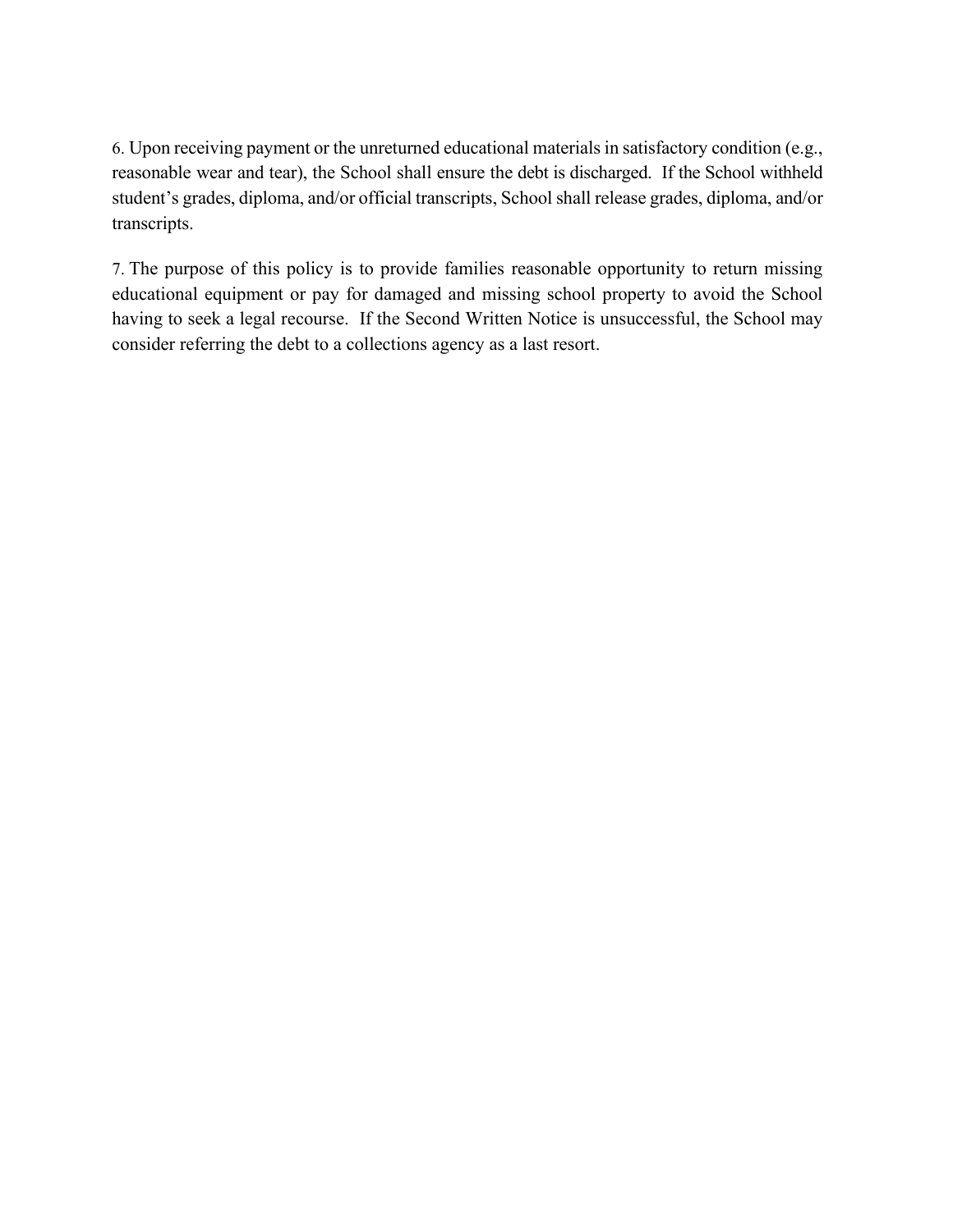#### SAMPLE WRITTEN NOTICE FOR OVERDUE MATERIALS

#### **RE: WRITTEN NOTICE OF OVERDUE MATERIALS & UNPAID FINES**

Dear Parent or Guardian:

As part of [**INSERT STUDENT NAME]**'s enrollment with Clarksville Charter School ("School"), your child was given access to school property for **[INSERT SCHOOL YEAR]**. You were required to return these educational materials at the end of the school year. You have failed to return the following: **[INSERT PROPERTY]**.

California law provides that parents/guardians are responsible for school property loaned to students; therefore, we are requiring that the materials listed above be returned or payment of **[INSERT COST OF PROPERTY]** by [**INSERT DUE DATE**].

**The School is authorized to withhold the grades, diploma, and official transcripts of the student, or to deny participation in school activities that are deemed until the debt is addressed. If you do not resolve this debt, the School may contact law enforcement for theft or refer this debt to a collections agency.**

You have an opportunity to appeal the imposition of any fees or charges. If you wish to appeal this notice, you must provide a written appeal to **[INSERT NAME AND CONTACT INFORMATION** by **[INSERT DUE DATE – Same one as due date for payment**]. This appeal must include the reasons why a fee should not be imposed.

If an appeal is submitted, after reviewing any information provided by the parent/guardian and student, the Principal (or his/her designee) shall determine whether or not to withhold grades, diploma, or official transcripts and/or impose the fee for damages. The parent/guardian and student shall be notified in writing of the decision. The decision is final. There is no appeal beyond the school level.

If you do not file an appeal or if the School confirms you owe the amount described above after the appeal, you are required to make a payment to the School to resolve the debt incurred for not returning School property. The School, in its discretion, may withhold grades, diplomas, and official transcripts until this debt is discharged.

If you have any questions or concerns about this letter, please contact the Executive Director, Jenell Sherman, jenell.sherman@sequoiagrove.org.